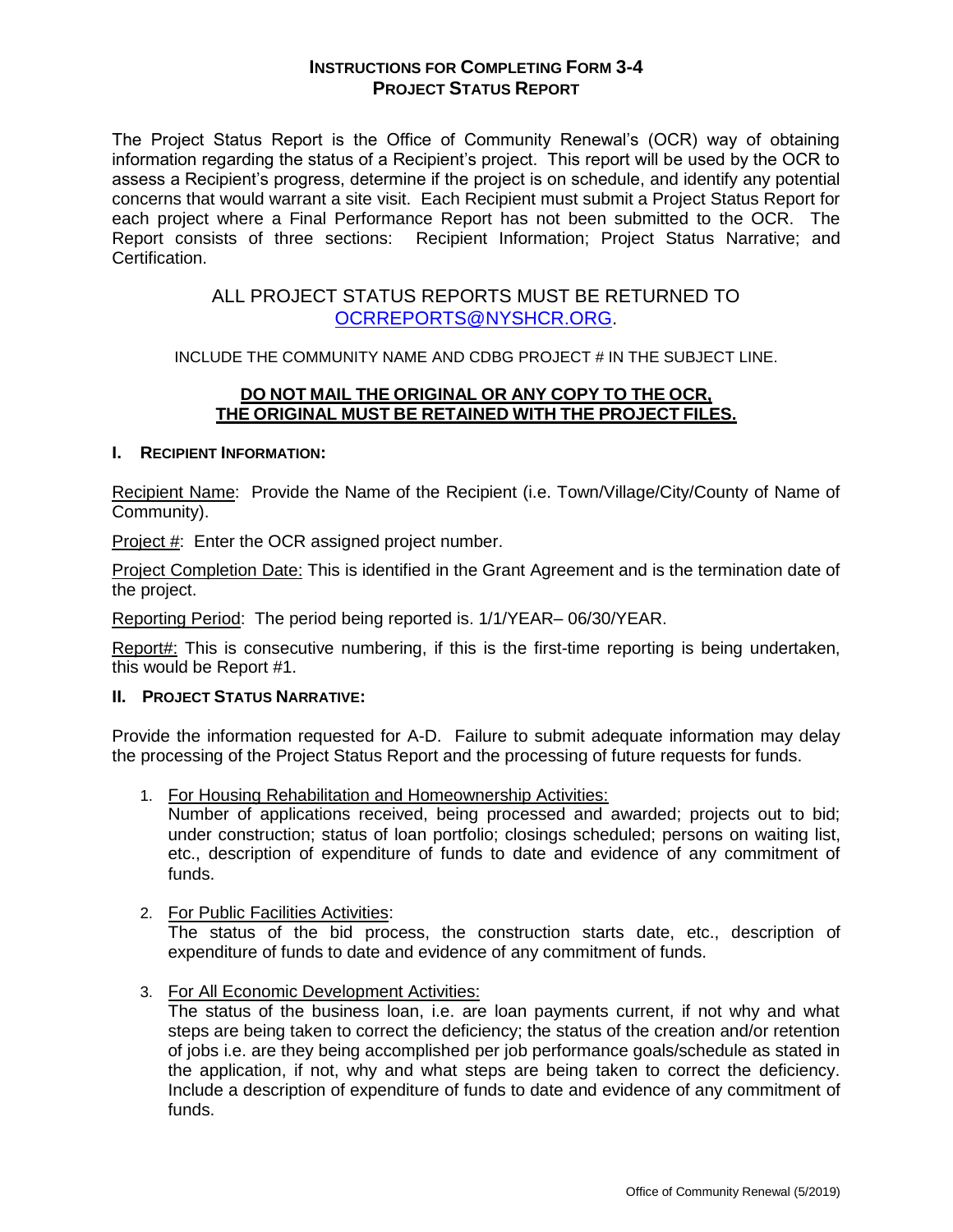# **INSTRUCTIONS FOR COMPLETING FORM 3-4 PROJECT STATUS REPORT**

### **Section 3 Reporting**

**Instructions:** This form is to be used to report the accomplishments regarding employment and other economic opportunities provided to low‐and very low‐income persons under Section 3 regulations of the HUD Act of 1968. This regulation states that "to the greatest extent feasible," a good faith effort must be made to train and employ Section 3 residents as new hires which total a minimum of 30% of your labor amount; and to contract with Section 3 businesses in an amount which is at a minimum of 10% of the total amount of the contract for building trades, housing construction or rehab and at least 3% of the total amount for all other contracts. *This regulation applies to all recipients of housing and community development assistance in excess of \$200,000 expended for: (1) housing rehabilitation (including reduction and abatement of lead*‐*based paint hazards); (2) housing construction; or (3) other public construction projects; and to contracts and subcontracts in excess of \$100,000.* 

### **Part** I**:** Employmen**t** an**d** Trainin**g** Opportunitie**s**

Column A: Contains various job categories. Professionals are defined as people who have special knowledge of an occupation (i.e.: supervisors, architects, surveyors, planners, and computer programmers). For construction positions, list each trade and provide data in columns B through F for each trade where persons were employed. The category of "Other" includes occupations such as service workers.

Column B: Enter the number of new hires for each category of workers identified in Column A in connection with this award. New hire refers to a person who is not on the contractor's or recipient's payroll for employment at the time of selection for the Section 3 covered award or at the time of receipt of Section 3 covered assistance.

Column C: Enter the number of Section 3 new hires for each category of workers identified in Column A in connection with this award. Section 3 new hire refers to a Section 3 resident who is not on the contractor's or recipient's payroll for employment at the time of selection for the Section 3 covered award or at the time of receipt of Section 3 covered assistance.

Column D: Enter the percentage of all the staff hours of new hires (Section 3 residents) in connection with this award.

Column E: Enter the percentage of the total staff hours worked for Section 3 employees and trainees (including new hires) connected with this award. Include staff hours for part‐time and full‐time positions.

Column F: Enter the number of Section 3 residents that were employed and trained in connection with this award.

#### **Part** II**:** Contrac**t** Opportunitie**s**

#### *Block* 1*:* Constructio*n* Contract*s*

Item A: Enter the total dollar amount of all contracts awarded on the project/program.

Item B: Enter the total dollar amount of contracts connected with this project/program that were awarded to Section 3 businesses.

Item C: Enter the percentage of the total dollar amount of contracts connected with this project/program awarded to Section 3 businesses.

Item D: Enter the number of Section 3 businesses receiving awards.